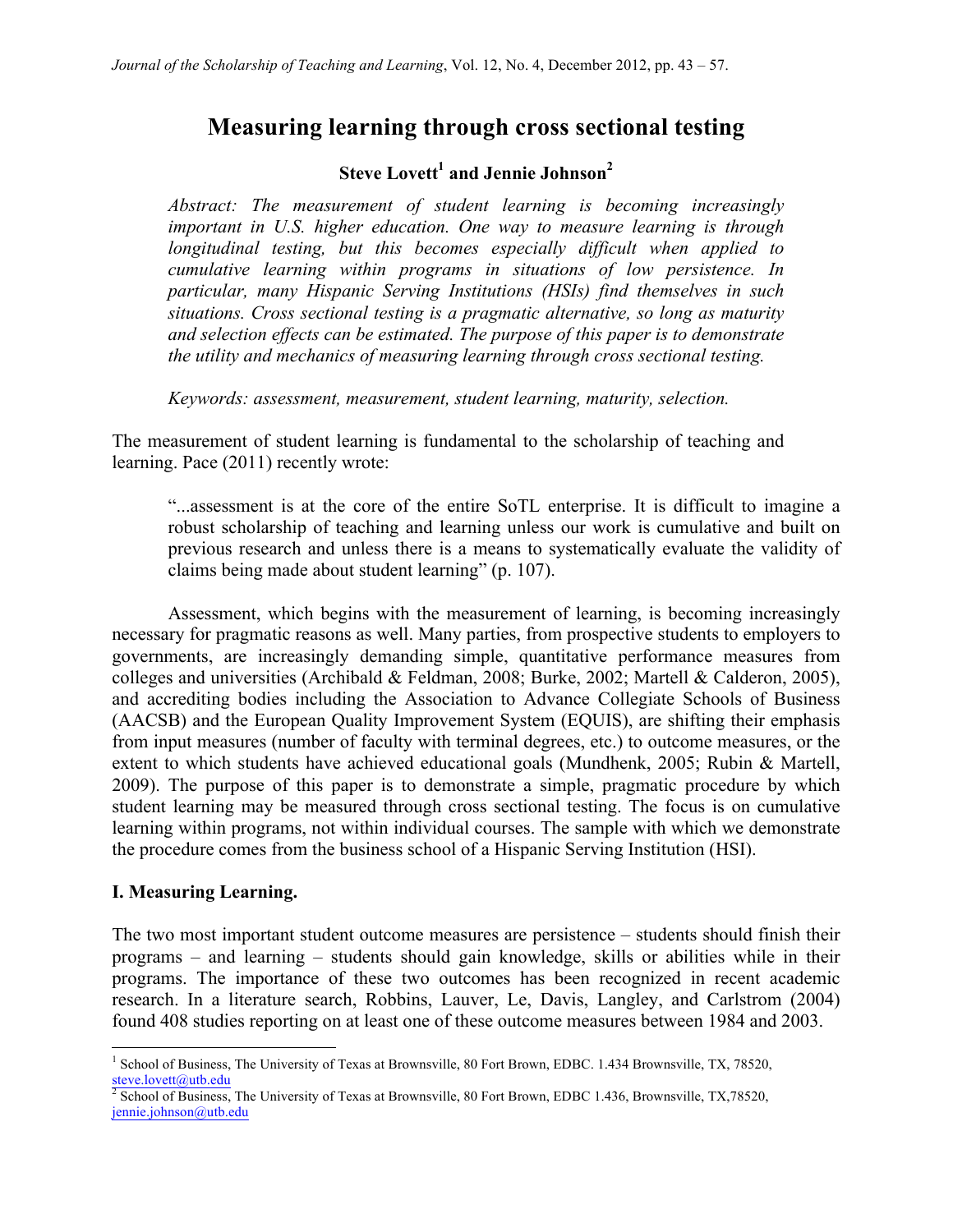Of the two, however, persistence is easier to measure. A student enrolled in one semester either enrolls the next semester or does not, and either graduates within some time frame or does not. Furthermore, the total reenrollment or graduation rate for a program is a valid measure of overall persistence within the program. The temptation for some institutions, therefore, may be to focus on the easily measured outcome – persistence – and to neglect the hard-to-measure outcome – learning. However such an unbalanced set of priorities is not to our advantage as a society. Archibald and Feldman (2008) wrote:

"...not every strategy a university might design to increase its graduation rate would be a good educational decision. Universities could achieve a higher graduation rate by lowering curricular standards or by encouraging more grade inflation. And any institution could surely achieve higher graduation rates by restricting access to students who are sure bets to graduate. Raising graduation rates in these last two ways is not socially useful since it would weaken the country's commitment to high quality programs and broad based access" (p. 81).

What is needed to maintain a balance between the two outcome measures is a pragmatic means of measuring learning within programs. In this paper we will not offer the reader an instrument by which to measure learning. The content of such an instrument, while obviously a critical issue for any program, is outside the scope of this paper. Rather, this is a method paper – our purpose is to demonstrate a simple, pragmatic procedure by which learning may be measured through cross sectional testing.

This paper will provide the reader with an example of how to measure learning through cross sectional testing in a case-study format. We continue with seven more sections. The next section compares the indirect and direct methods of measuring learning. For example, one useful direct method is testing. The third section continues with a comparison of longitudinal and cross sectional testing. The fourth section explains why maturity and selection effects must be accounted for to measure net gains in learning. The fifth section describes the sample used for this demonstration – freshmen and seniors in a business program at a Hispanic Serving Institution (HSI) – and the sixth, the procedure used to estimated net learning gains. The final sections are a discussion with suggestions for improving and expanding the procedure, and a conclusion.

## **II. Indirect versus Direct Measurement.**

A key step in managing any outcome is its measurement, and therefore all institutions have an interest in measuring student learning within their programs. Learning can be measured either directly or indirectly. The direct approach (used in this paper) is based on a *demonstration* of learning. The indirect approach is based on an *opinion* regarding learning, and this opinion may come from employers, alumni, teachers or even the students themselves (Martell & Calderon, 2005). However, the indirect approach has its shortcomings.

The simplest form of the indirect approach is self-assessment: ask the students how much they have learned. Perhaps because it is so simple, this method is commonly used, even in formal research. Sitzmann, Ely, Brown and Bauer (2010) found 166 recent studies in which selfassessment was used as a measure of learning. However, not all self-assessments are accurate. For example, Kruger and Dunning (1999) described a series of experiments that demonstrated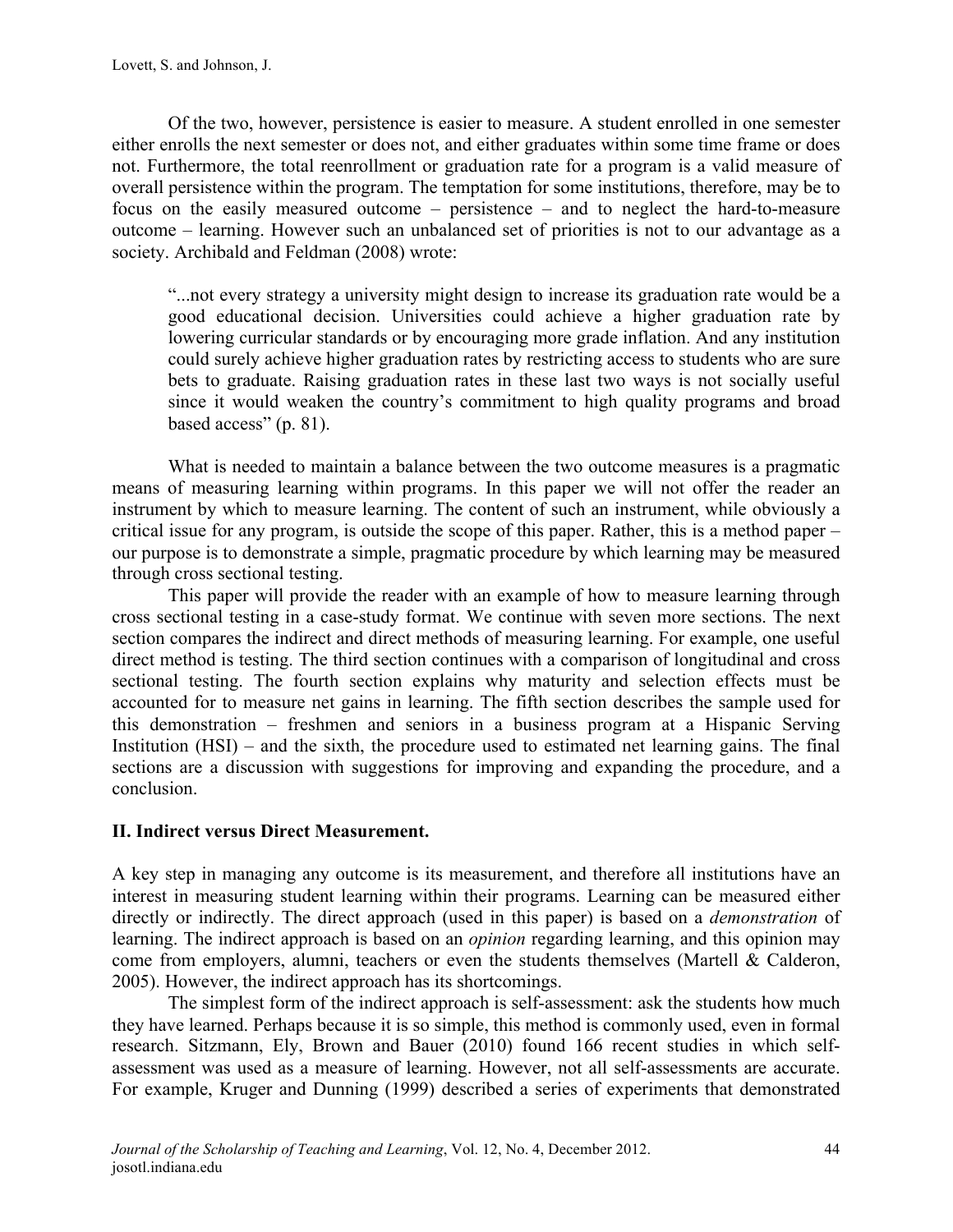that low-performers systematically overestimated their performances, and Clauss and Geedey (2010) found that students were reasonably good at self-assessing their knowledge or recall of facts, but much less able to self-assess their comprehension or their ability to apply knowledge. Sitzmann et al. (2010) performed a meta-analysis and found only weak correlations between selfassessments and learning. They concluded that "… self-assessed knowledge is generally more useful as an indicator of how learners feel about a course than as an indicator of how much they learned from it" (p. 180).

Another convenient measure of learning is the student's Grade Point Average (GPA). However, a course grade is ultimately an instructor's opinion, and different instructors often grade very differently, to the point that a student's grade in any given course falls far short of being a reliable demonstration of learning. Pace (2011) wrote "... procedures for determining grades are generally shrouded in mystery and rest upon processes that may be perfectly legitimate for classroom teaching but do not provide a firm foundation for a systematic exploration of teaching and learning" (p. 108).

Direct measures of student learning are to be preferred and accrediting bodies are beginning to emphasize these. For example, the Association to Advance Collegiate Schools of Business (AACSB) emphasizes direct measurement of learning in the new accreditation standards adopted in 2003, and this may be the most significant change from the prior standards (Thompson, 2004). AASCB acknowledges on their website that indirect measures may have some value, but states clearly that "Such indirect measures, however, cannot replace direct assessment of student performance" (AACSB, 2012). Martell and Calderon (2005) were even more blunt in their rejection of indirect methods of assessment, writing: "… we advise deans to forget about surveys and other indirect measures when thinking about assessment [because they have] very little evidentiary value for assessment of student learning" (p. 223). Therefore, this paper focuses on the direct approach, based on a *demonstration* of learning.

## **III. Longitudinal versus Cross Sectional Testing.**

While students may demonstrate learning is a variety of ways, one method that gives the researcher significant control is through testing. If the students graduating from one program score higher on a test than those from another on the same test, it is reasonable to claim that the overall performance of the first program is better. The problem, however, is that the students in the first program might have been better prepared initially than those in the second, and a solution may be "before and after" or "value-added" testing – if students could be tested upon entering their programs and then again upon completion, the "gain" or the average difference in scores could be taken as a measure of learning. Of course, the students could also be tested at the beginning and end of a semester in order to evaluate learning within a course, or even several times during a semester (see, for example, Dellwo, 2010), but the emphasis in this paper is on the longer time period and on measuring learning within programs.

The preceding paragraph describes longitudinal testing – the same students are tested at the beginning and end of their programs. Adams and Schvaneveldt (1985) wrote "Advantages of this approach are that one observes or studies the same issue and the same people or events over a long period of time … [so] one can have greater control and ultimately more precise measurement with a longitudinal design" (pp. 115-116). However, they later added "A problem associated with the longitudinal design is the expense of following a population over time" (p. 116).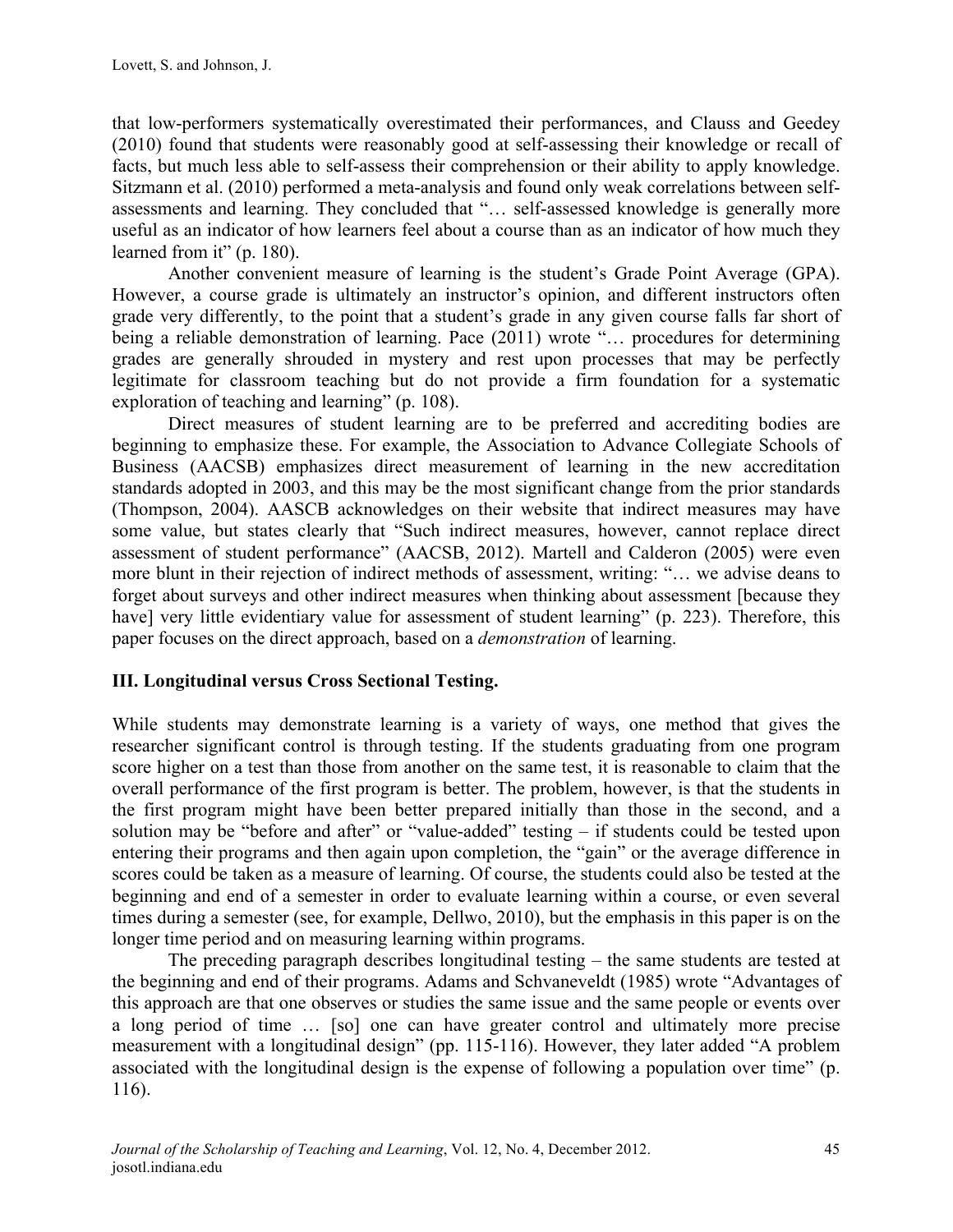Rather than longitudinal testing, it would be simpler and less expensive to compare cohorts. For example, the entering class in a given year could be compared to the graduating class in the same year. This describes cross sectional testing. Adams and Schvaneveldt (1985) wrote "The cross sectional approach is obviously not as useful as the longitudinal design to assess change or development, but a number of inferences about change can be properly assessed within the constraints of this approach ... [and] ... for many research problems, the advantages of less time, fewer resources, larger samples, a large array of variables, and the versatility of the cross sectional approach indicate its central utility in social science research" (p. 115).

Cross sectional research is not without its critics. Seifert, Pascarella, Erkel and Goodman (2010) analyzed a large data set from nineteen U.S. institutions, first using a cross sectional method and then using a longitudinal method, and found significant differences between the results of the two methods. They concluded that that "... longitudinal pretest-posttest designs are the best way to estimate what students are learning … " (p. 13), and they referred to longitudinal testing as the "gold standard" (p. 14) in assessment of student learning. However, they also stated that "We clearly recognize that longitudinal, pretest-posttest designs put a greater burden on institutional researchers in terms of time, effort and resources than do cross sectional studies" (p. 14), and this last point is especially relevant to institutions with low persistence.

When persistence is low only a minority of the beginning students may actually graduate from a program, and many of those graduating may be transfer students who began in another program, making the problem of "tracking" students from entrance to graduation extremely difficult. Unfortunately, the low persistence rate scenario appears to be the more common within U.S. higher education. ACT (2010) reported that first to second year retention rates in four-year public institutions recently averaged only about 68%, with only about 43% of students completing their degrees within six years. Furthermore, it is the institutions with fewer resources that suffer the most from low persistence. Gansemer-Topf and Schuh (2006), in a study of 466 American institutions, found that wealthier and more selective institutions had far better retention than poorer or less selective institutions, and in fact reported that "Institutional expenditures and institutional selectivity explained over 60% of the variance in retention and graduation rates" (p. 622). The authors of this paper are particularly aware of the difficulties of measuring learning in situations of low persistence. We work in the business school of a Hispanic Serving Institution (HSI), and we have been frustrated in the past by the problems involved in tracking large numbers of students from entry to graduation. According to the U.S. Census Bureau (2010), U.S. Department of Education (2011), and U.S. Department of Labor (2011), persistence is a particular problem in HSIs.

Given low retention rates, tracking individual students through a program for longitudinal testing becomes prohibitively expensive for many poorer or less selective institutions. Therefore, while longitudinal testing may be preferred, as a pragmatic matter cross sectional testing is less burdensome because it eliminates the need to track individual students, and is therefore more likely to be realized at most institutions. Furthermore, cross sectional testing produces results quickly, while a researcher using longitudinal testing must wait for students to complete their programs before getting results.

## **IV. Maturity and Selection Effects.**

But at least two difficulties must be considered in cross sectional testing. The first is also a consideration in longitudinal testing; there may be a "maturity" effect. Graduating students are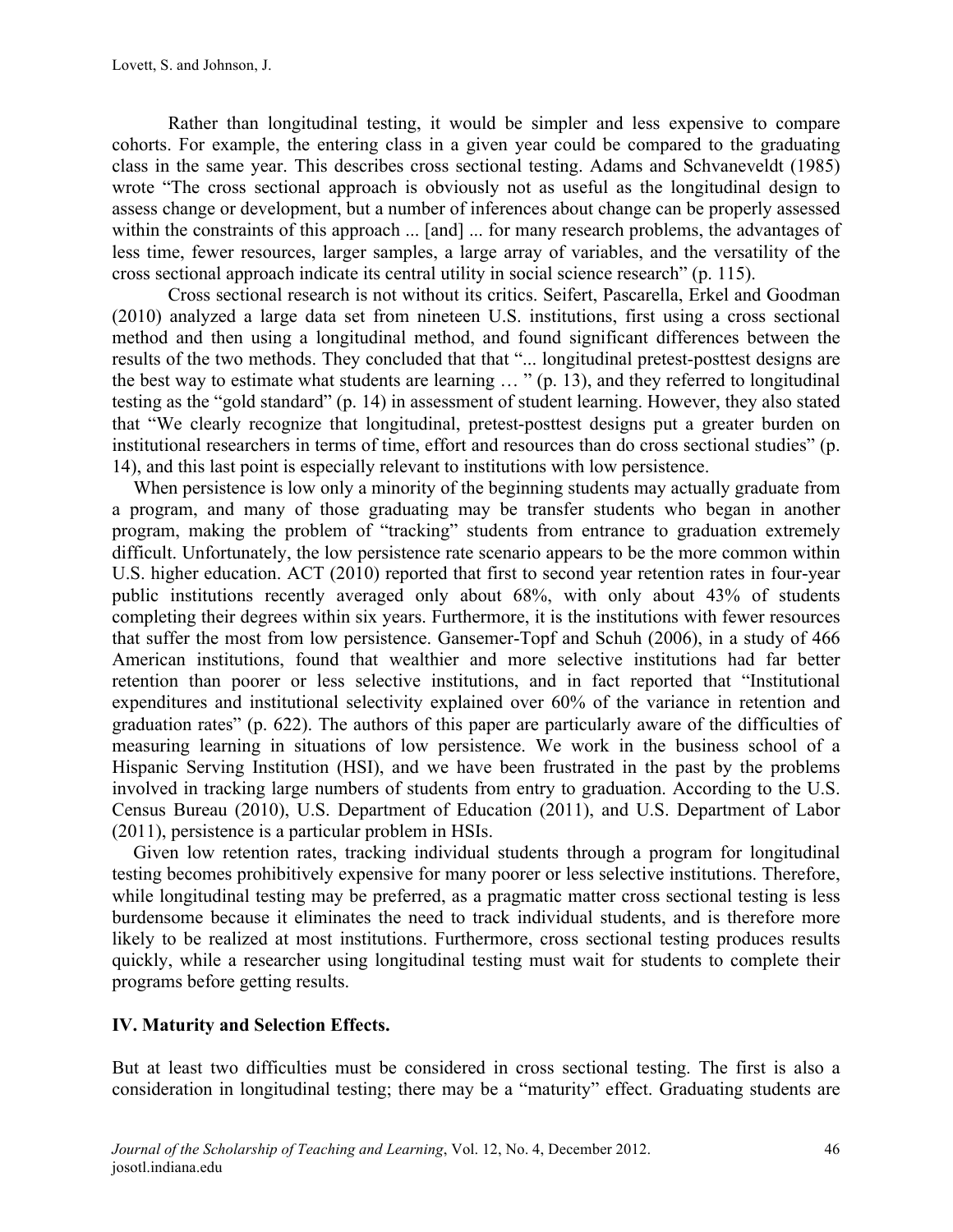older than incoming students and so may have gained knowledge or skills independently of their university experience. For example, students gain vocabulary by watching television, and gain math skills by balancing their checkbooks. Pascarella and Terenzini (2005) recognized this difficulty, writing "It is one thing to conclude that increases in subject matter knowledge and academic skills occur *during college*. It is quite another to conclude that these increases occur *because of college*" (p. 70). We must therefore be aware that knowledge and skills can be gained by students outside of the program whose effectiveness we are trying to measure.

The second difficulty is unique to cross sectional testing. There may be a "selection" effect – poorly performing students tend to drop out of the program, while high performing students persist. Tinto's (1975, 1993) model of student departure begins with pre-entry attributes such as skills, abilities and prior schooling – some students are more ready for college than others, and those who are less ready are less likely to perform well and therefore more likely to drop out. This relationship between readiness, performance and retention has documented by researchers such as Allen, Robbins, Casillas and Oh (2008), and the resulting selection effect will tend to raise the average performance of those remaining in the program, creating a false appearance of learning with the program.

Finally, note that maturity and selection are separate effects – that students learn outside of college is one thing, and that less prepared students are more likely to drop out is another. Therefore, both must be accounted for when attempting to measure learning within a program.

### **V. Sample.**

The subjects of this study were two groups of students attending the business school of an open enrollment, Hispanic Servicing Institution (HSI). The U.S. Department of Education (2011) defines an HSI as a public or private non-for-profit college or university that has a student population of at least 25% Hispanic and serves a higher portion of low to middle income students than their peer universities. Research shows that Hispanics have fallen behind in educational attainment/program completion compared to white student groups as well as other cultural/ethnic groups (Alon, Domina & Tienda, 2010).

One group was comprised of freshmen in the introductory business course, and the other of graduating seniors in the program's capstone course. Both groups coincidentally numbered sixtythree students. Near the end of the courses, both groups were given identical tests of sixty multiple choice questions which accounted for ten percent of the final course grade. The testing was therefore "course-embedded," or part of a course, rather than an entrance or graduation requirement. However, note that the basic techniques demonstrated in this paper would apply equally well to entrance/graduation testing.

There were four categories of questions, one for each of the three subject matter areas emphasized in the program – management, marketing and accounting/finance – and quantitative questions. Three demographic questions were also asked: the student's age (coded as a continuous variable), whether English was the student's first language (dichotomous variable), and whether the student was male or female (dichotomous variable).

Information as to the students' readiness for college was obtained from the school's admissions center. All students, whether first time freshmen or transfers, are required to take reading, writing and mathematics tests before enrolling in classes. The scores from these three tests were standardized and the average of the standardized scores will be referred to below as a "readiness composite" or simply "readiness." Similar data is available at most institutions.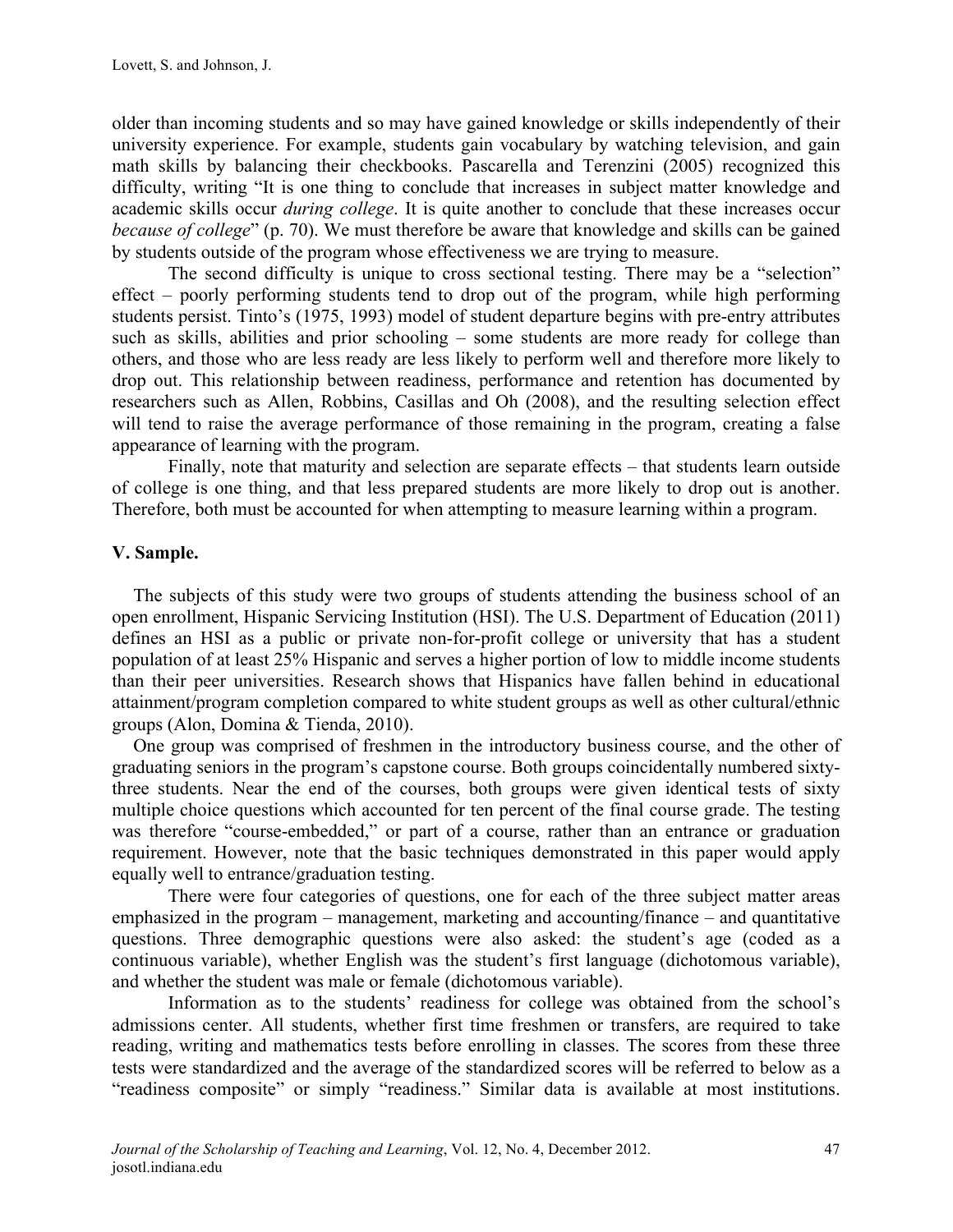Caison (2007) noted that "...institutions do routinely collect a broad array of information on their students' backgrounds, socioeconomic status, academic progress, and, in many cases, their academic goals and social involvement" (p. 436), and found that this archival information was more useful in predicting retention than the information from a survey instrument.

Table 1 below shows descriptive statistics from the sample. The bottom of the table shows that the seniors did outperform the freshmen on all four outcome scores. The gains in management, marketing and accounting/finance were 0.64, 0.43, and 0.79 standard deviations. Pascarella and Terenzini's (2005) "best estimate" (p. 66) of typical freshmen to senior gains for subject matter knowledge, taken from a synthesis of 17 previously published studies, is 0.87 standard deviations. These results show gains of somewhat less than that. The gains in the quantitative section were 0.90 standard deviations, greater than Pascarella and Terenzini's (2005) estimate of 0.24 standard deviations.

|                                       | Freshman | Seniors  | Overall | Gain in |
|---------------------------------------|----------|----------|---------|---------|
|                                       | $(n=63)$ | $(n=63)$ | stddev  | stddev  |
| 1. Average age                        | 19.6     | 27.7     |         |         |
| 2. Readiness composite                | $-.357$  | .353     |         |         |
| 3. % with English as a first language | 47.5     | 43.5     |         |         |
| 4. % female                           | 44.4     | 49.2     |         |         |
|                                       |          |          |         |         |
| $\%$ correct                          |          |          |         |         |
| 5. Management                         | 69.0     | 78.6     | 15.0    | 0.64    |
| 6. Marketing                          | 69.1     | 76.0     | 16.2    | 0.43    |
| 7. Acct/finance                       | 67.7     | 81.5     | 17.4    | 0.79    |
| 8. Quantitative                       | 57.7     | 78.4     | 22.9    | 0.90    |

**Table 1.** Descriptive statistics.

The demographics shown at the top of Table 1 indicate a possible maturity effect because the seniors were older than the freshmen. Also, the seniors' readiness composite was higher than the freshmen's, indicating a possible selection effect. Both groups were relatively similar in the percent of students with English as their first language and percent women.

Table 2 below displays correlations between the variables. Age correlated significantly with three of the four outcome scores, indicating a likely maturity effect. The readiness composite correlated even more highly with all four outcome scores, indicating a likely selection effect. Also, note that age was statistically significantly correlated with the readiness composite. Because the analysis below is based on regression with these two as independent variables, this indicates potential problems with multi-colinearity. None-the-less, because the two represent separate effects (see previous discussion), both will be used below. English as a first language and percent female did not correlate significantly with any of the outcome scores, and as Table 1 shows there was little difference between the freshmen and seniors in these variables. Therefore, these last two are not used below.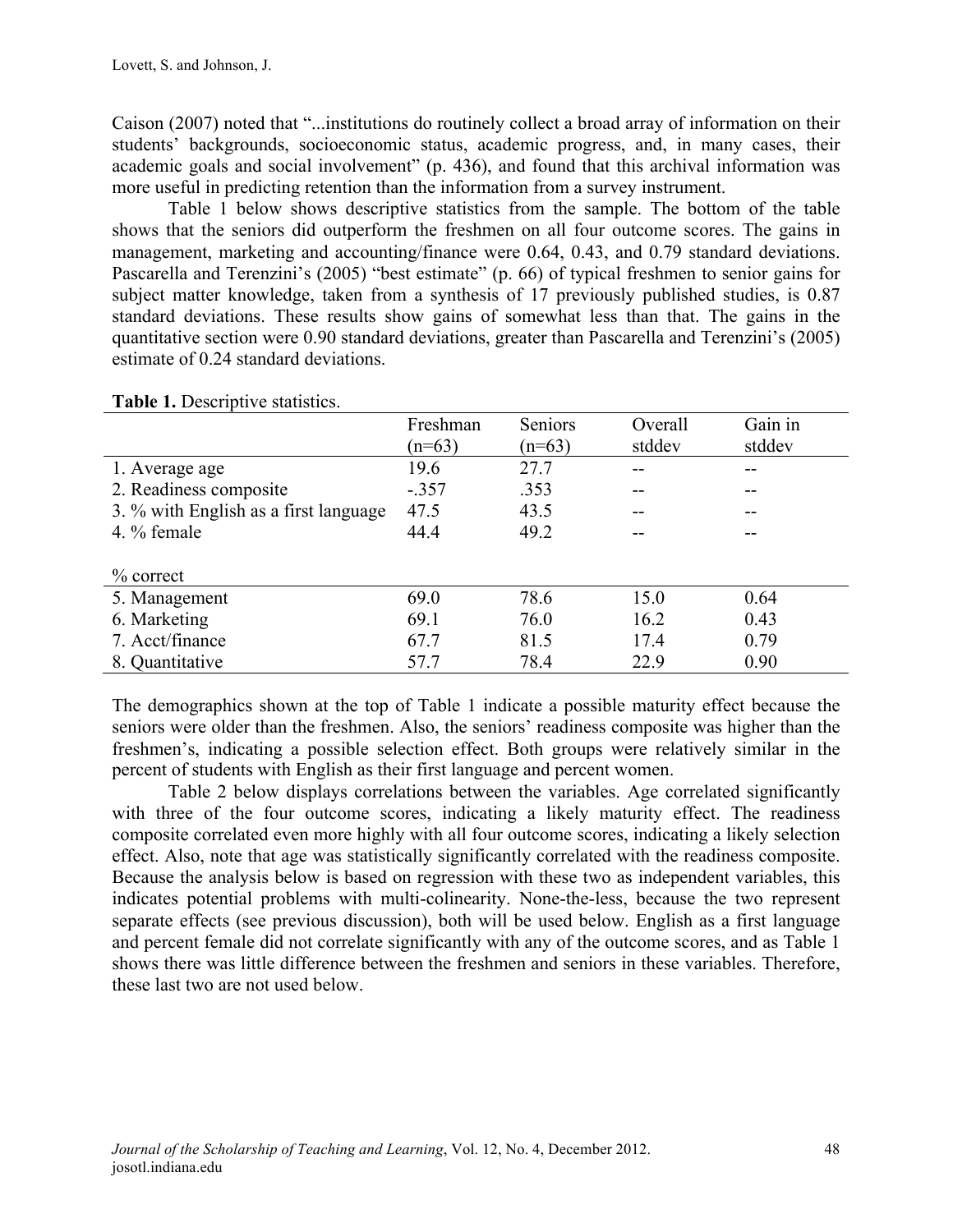| rupie ne confederation.   |        |        |        |        |        |                |        |  |
|---------------------------|--------|--------|--------|--------|--------|----------------|--------|--|
|                           |        |        | 3.     |        |        | $\mathbf{b}$ . |        |  |
| $1. \text{Age}$           |        |        |        |        |        |                |        |  |
| 2. Readiness composite    | $.27*$ |        |        |        |        |                |        |  |
| 3. English first language | .09    | .10    |        |        |        |                |        |  |
| 4. Female                 | .03    | .09    | .10    |        |        |                |        |  |
| 5. Management score       | $.20*$ | $.39*$ | .00    | $-.00$ |        |                |        |  |
| 6. Marketing score        | $-.02$ | $.30*$ | $-.04$ | $-.09$ | $.47*$ |                |        |  |
| 7. Acct/finance score     | $.24*$ | $.39*$ | .04    | .11    | $.50*$ | .58*           |        |  |
| 8. Quantitative score     | $.21*$ | $.43*$ | .04    | $-.17$ | $.51*$ | $.36*$         | $.38*$ |  |
|                           |        |        |        |        |        |                |        |  |

#### **Table 2.** Correlations.

\* correlation is statistically significant at the 0.05 level (2-tailed)

### **VI. Procedure.**

Equation 1 will serve as a starting point for cross sectional testing.

(1) Gain = Average Senior Score – Average Freshman Score

Program gains independent of maturity and selection effects will be referred to as the "net gain" of the program, as summarized in equation 2.

(2) Net Gain = Gain – Maturity Effect – Selection Effect

In this study two evaluation items were sought. The first was an assurance that some positive net gains were being realized in each subject matter area. The second was a point estimate of the net gains in each subject matter area. That positive gains were being realized was verified by using a series of four regressions, each with one of the outcome scores as the dependent variable, and with age, readiness, and a dichotomous variable indicating senior status as independent variables.

(3) score =  $b_0 + b_1(age) + b_2(readiness) + b_3(senior)$ 

The results are shown in Table 3. In the cases of marketing, accounting/finance and quantitative skills, the results were encouraging – the beta value of senior status was positive and statistically significant at p<0.05. Therefore, even after age and readiness were considered, the seniors still scored significantly higher than the freshmen. In the case of management, however, the beta value of senior status was positive but not statistically significant.

However, these regressions simply show whether learning was statistically significantly different from zero, and a more appropriate goal is to maximize learning. We must therefore calculate a point estimate of learning or gains for each area. Based on the data from Table 1, we might naively calculate the gains in management, for example, as the simple difference between seniors and freshmen in management:  $78.6 - 69.0 = 9.6$  percentage points. However, this does not take into account the fact that the seniors were on average older (maturity effect) and more ready (selection effect) than the freshmen.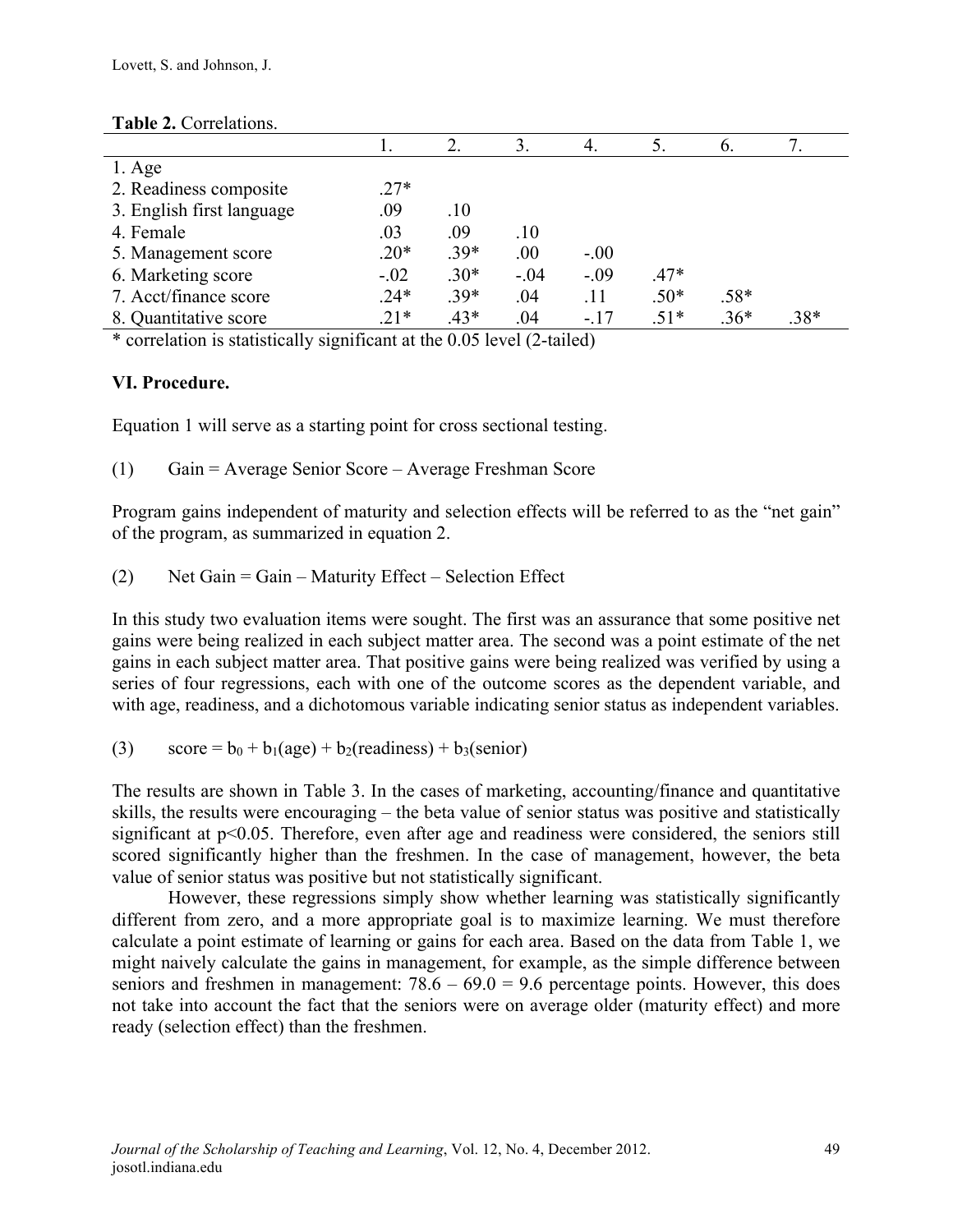|                 | Dependent Variable |            |         |           |      |              |         |              |
|-----------------|--------------------|------------|---------|-----------|------|--------------|---------|--------------|
|                 |                    | Management |         | Marketing |      | Acct/finance |         | Quantitative |
| Variable        | beta               | sig.       | beta    | sig.      | beta | sig.         | beta    | sig.         |
| 1. Constant     | .706               | .000       | .821    | .000      | .694 | .000         | .672    | .000         |
| $2. \text{Age}$ | .000               | .916       | $-.006$ | .030      | .000 | .957         | $-.003$ | .325         |
| 3. Readiness    | .058               | .001       | .051    | .010      | .056 | .005         | .083    | .001         |
| 4. Senior       | .052               | .117       | .078    | .038      | .096 | .012         | .174    | .000         |
|                 |                    |            |         |           |      |              |         |              |
| model r-square  |                    | .179       |         | .127      |      | .209         |         | .274         |

#### **Table 3.** Regressions.

We therefore need estimates of the maturity and selection effects. These were obtained from a series of four regressions, each with one of the outcome scores as the dependent variable, and with age and readiness as independent variables, but without senior status.

(4)  $\sec = b_0 + b_1(\text{age}) + b_2(\text{readiness})$ 

The resulting  $b_1$  and  $b_2$  coefficients are unbiased estimators of the effects of age and readiness on students' scores without regard to whether the student was a senior or a freshman. The coefficients for the regression using the management score as the dependent variable, for example, are shown in Step A of Appendix 1.

Recall from Table 1 that the freshmen had an average age of 19.6 years and an average readiness composite of -.357. What would be the predicted score of such a group, without regard to senior status? Step B of Appendix 1 shows that we would predict a score of 69.8%, and that the equivalent predicted score of the seniors, with an average age of 27.7 and a readiness composite of .353, would be 76.2%.

The difference between these two figures  $-6.4%$  – is the gain that can be explained through the maturity and selection effects, and this must be subtracted from the total gain to obtain the net gains of the program. Step C of Appendix 1 shows this calculation. The net gain in management was found to be only 3.2%, or 0.21 standard deviations, not the 9.6% calculated above. Repeating this methodology, Appendices 2 through 4 show that the net gain in marketing was 4.7% or 0.29 standard deviations, in accounting/finance it was 5.3% or 0.30 standard deviations, and in quantitative skills it was 9.3% or 0.41 standard deviations. The figures above are similar to Pascarella and Terenzini's (2005) estimate of 0.26 to 0.32 standard deviations for the net effect of attending college.

### **VII. Discussion.**

First, note that the above analysis raises some concerns as to the sufficiency of the independent variables used. In particular, readiness (selection) appears to have had more powerful effects than age (maturity). Age was statistically significantly correlated with three of the four outcome variables, but readiness correlated even more strongly with all four outcome variables (see Table 2). Furthermore, when both age and readiness were included as independent variables in a regression equation, readiness was statistically significant while age was not. Now, this may be because selection is in fact the more powerful effect, however it also may be because selection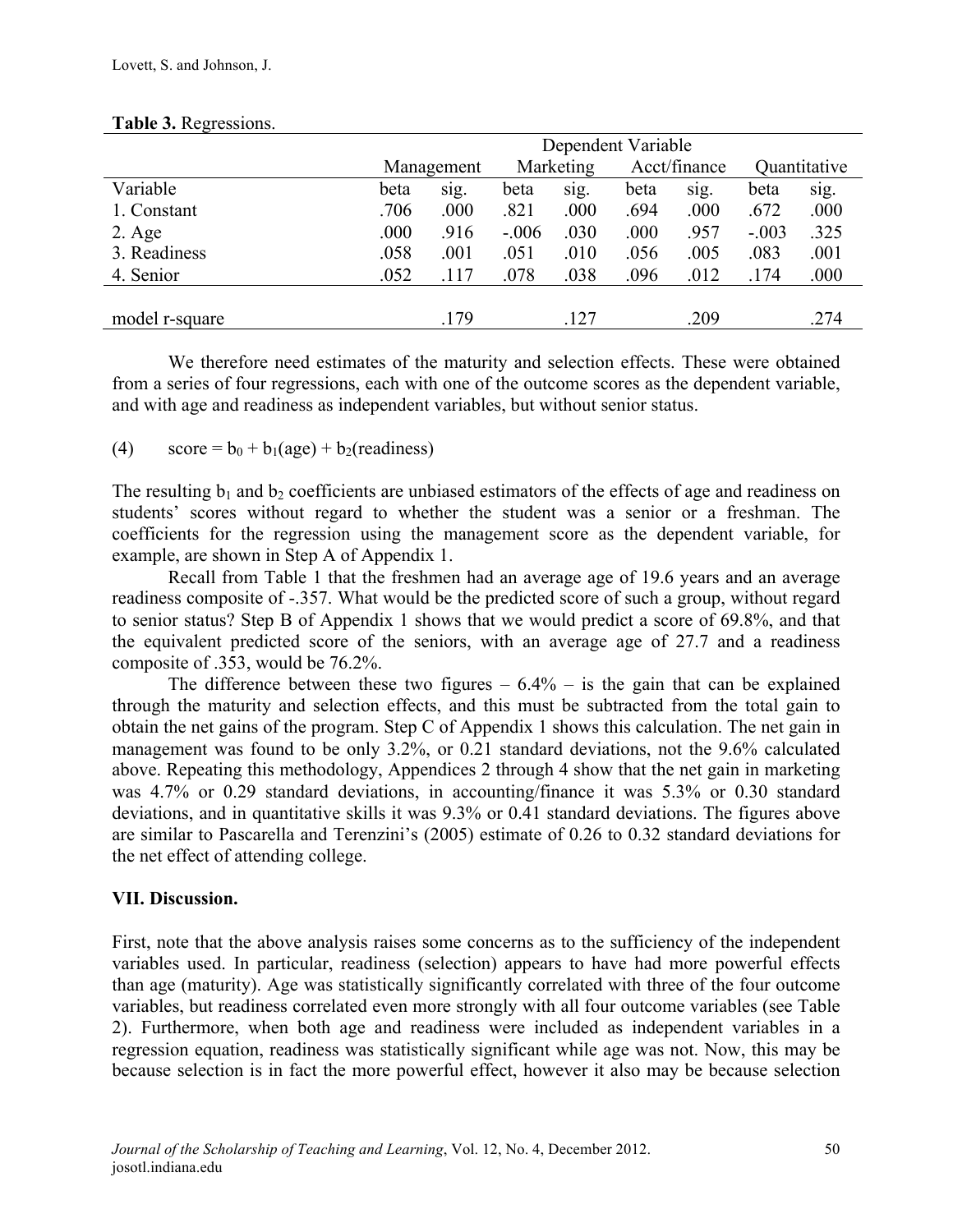was well measured by the "readiness composite" (calculated through admissions center data), while maturity was poorly measured by age.

In general, readiness and therefore selection is likely to be relatively easy to measure. For example, ability measures such as SAT or ACT scores, and early academic performance measures such as high school graduation rank or GPA have been shown to be reliable predictors of success in college (Harackiewicz, Barron, Tauer, & Elliot, 2002; Pascarella & Terenzini, 2005; Willingham, Lewis, Morgan, & Ramist, 1990), and most institutions have these or similar measures available for both freshmen and seniors. However, measuring maturity means estimating the value or applicability of life experiences to a subject matter, and this is likely to be quite difficult. The authors, for example, have witnessed some very thought provoking classroom debates between students with different backgrounds as to whose experiences made them better able to correctly understand or interpret a particular business case or dilemma. Age as an estimate of maturity is certainly easy to obtain – most students are quite willing to tell a researcher how old they are – but the effect of a year's passing on one student may be very different from its effect on another. Still, there is no doubt that some measure of maturity is needed because students learn outside of the classroom, so a better measurement of maturity is a useful topic for future research.

In any case, the results presented here would naturally direct a faculty's attention toward examining the management area more closely. This was the area in which the least gains were found, and therefore it might present the greatest opportunity for improvement. But again, note that there are two possible reasons why less gains might be found in management. First, it could be that students are in fact learning less in this area. However, it could also be that the test did not accurately measure what they did learn. The issue here is the content of the measurement instrument, or, in other words, the content validity of the dependent variable, and as noted in the introduction, this was outside the scope of this paper. A good source for guidance in this area, however, is Martell and Calderon (2005), who describe the creation of such an instrument as an on-going five-step process in which an entire faculty reflect on what they want their students to learn, define learning goals, measure student performance relative to these goals, report and discuss the results, and then make appropriate changes in teaching or curriculum.

Ideally, the results above might provide a stimulus for the management faculty to begin this process. If so, an initial benefit might be a clearer consensus on learning goals among the management faculty, which in turn might lead to a better measurement instrument. Of course, this has value in itself. Still, if the faculty do no more than this they will have limited themselves to what Vockell and Asher (1995) describe as level 1 research, or data collection. Level 2 research, which depends on level 1 research, means establishing cause-and-effect relationships. In this case the management faculty might experiment with new teaching techniques or curriculum in an effort to improve learning, which is the fifth step in the Martell and Calderon (2005) process mentioned above.

Another interesting topic is the application of the techniques described in this paper to other learning outcomes and other assessment methods. Kraiger, Ford and Salas (1993) and Kraiger (2002) describe three kinds of learning outcomes – cognitive, skill-based and affective – each of which can be assessed through a variety of methods. The dependent variable in this paper is a score on a multiple-choice test, so a cognitive outcome was measured through recognition testing. However, many institutions also seek to teach skills, such as critical thinking or writing, which may be assessed through observation or by reviewing work samples. If, for example, student writing samples could be reliably scored, these scores could take the place of the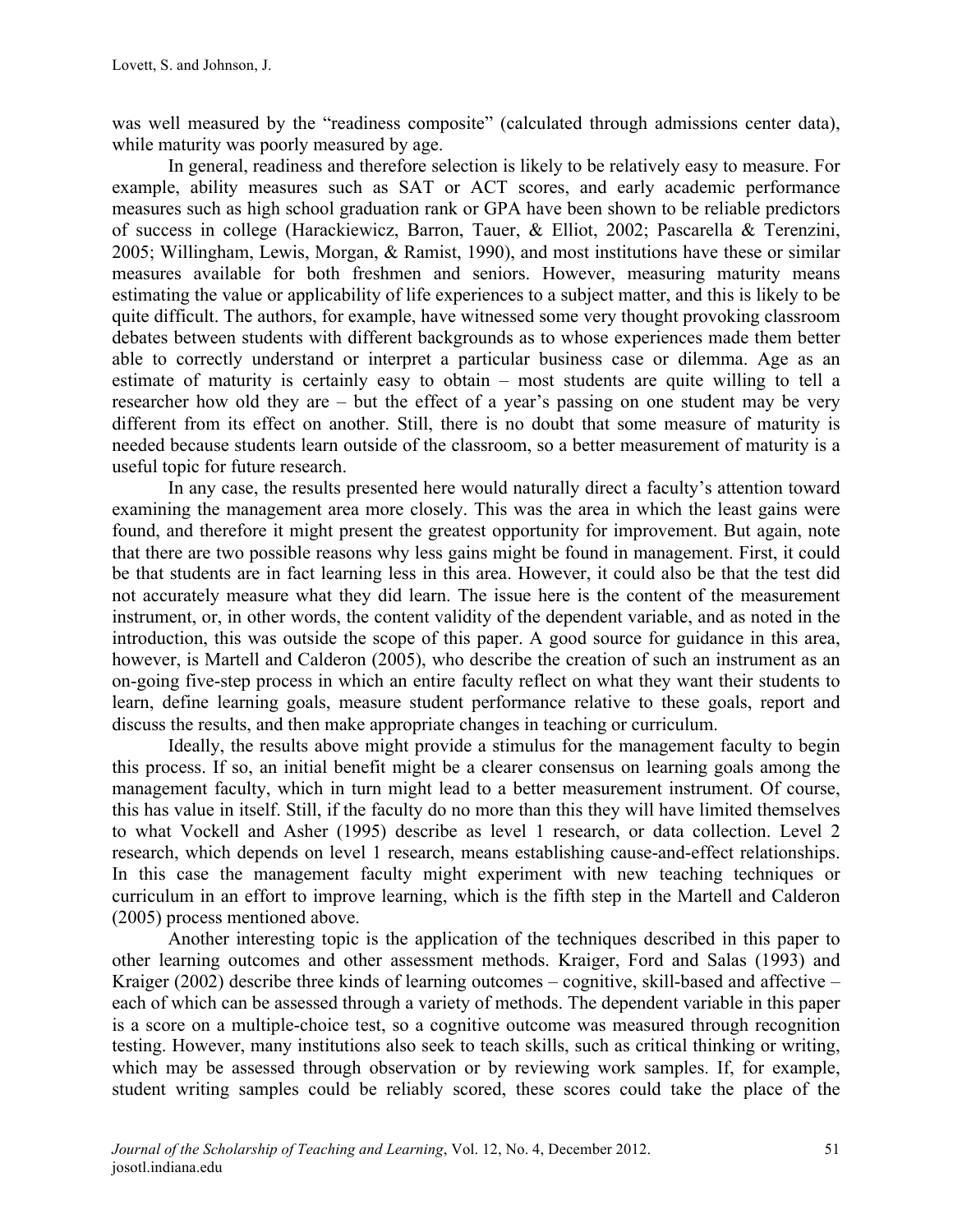dependent variables used in this paper and net gains in writing skills could be estimated using the same method. Finally, institutions may seek affective outcomes such as positive attitudes or motivation, and, as Sitzmann et al. (2010) concluded, these may be accurately measured through self-reports. The techniques described in this paper, in which maturity and selection effects are estimated and subtracted from gains to find net gains, are applicable to any of these *so long as* reliable numeric scores can be assigned to student performances.

## **VIII. Conclusion.**

Just as excellence in teaching and learning requires openness to different modes of delivery and instructional approaches, practitioners and researchers need to be open to various approaches to the measurement of learning. This paper previously discussed the pros and cons of longitudinal and cross sectional testing to measure learning. Longitudinal testing is useful, but less practical, especially in institutions with low persistence. Such institutions may benefit more from cross sectional testing for measuring learning. According to the U.S. Census Bureau (2010), U.S. Department of Education (2011), and U.S. Department of Labor (2011), persistence is a particular problem in Hispanic Serving Institutions (HSIs), which have lower graduation rates than non-HSIs. Of course, this will have an important impact on tomorrow's workforce due to the continued growth of the Hispanic population in the United States. Therefore, the cross sectional method of measuring learning demonstrated in this paper via case study has particular implications for programs in HSIs and other higher education institutions with similar challenges**.** Cross sectional testing can be used to estimate students' net gains or learning within a program, and the procedure demonstrated here is simple and well within the means of most institutions.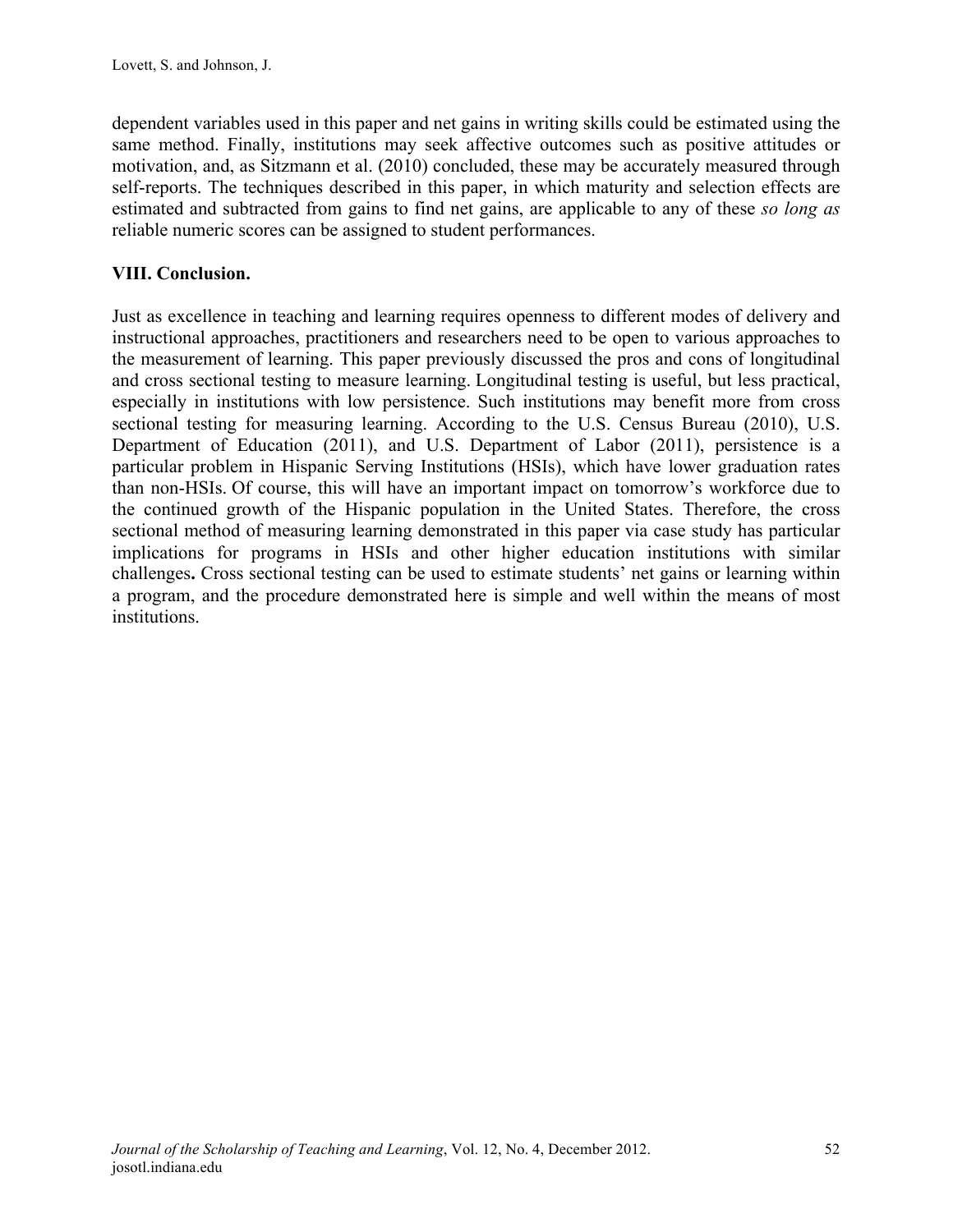Lovett, S. and Johnson, J.

### **Appendices**

#### **Appendix 1. Net Gain in Management.**

Step A - regression on management score.

| Variable beta |      | std.err |      | sig. |      |
|---------------|------|---------|------|------|------|
| Constant.683  |      | 047     |      | .000 |      |
| Age           | .002 |         | .002 |      | .230 |
| Readiness     | .068 |         | .016 |      | .000 |

model r-square .162

Step B - calculate predicted values based on age and readiness. Freshmen Seniors

| .683                         | .683              |
|------------------------------|-------------------|
| $+ (.002*19.6)$              | $+ (.002 * 27.7)$ |
| $+ (.068 * -.357)$           | $+ (.068 * .353)$ |
|                              |                   |
| -698                         | .762              |
| Step C - calculate net gain. |                   |

 $(.786 - .690) - (.762 - .698) = .096 - .064 = .032$ 

 $= 0.21$  std. dev.

#### **Appendix 2. Net Gain in Marketing.**

Step A - regression on marketing score.

| Variable beta |         | std.err. |      | sig. |      |
|---------------|---------|----------|------|------|------|
| Constant.787  |         | .053     |      | .000 |      |
| Age           | $-.003$ |          | .002 |      | .228 |
| Readiness     | .065    |          | 018  |      | .000 |

model r-square .095

Step B - calculate predicted values based on age and readiness.

| Freshmen                                        | <b>Seniors</b>                         |      |
|-------------------------------------------------|----------------------------------------|------|
| -787<br>$+(-.003 * 19.6)$<br>$+ (.065 * -.357)$ | $+(-.003 * 27.7)$<br>$+ (.065 * .353)$ | .787 |
| .705                                            |                                        | 727  |

Step C - calculate net gain.

 $(.760-.691) - (.727-.705) = .069 - .022 = .047$ 

 $= 0.29$  std. dev.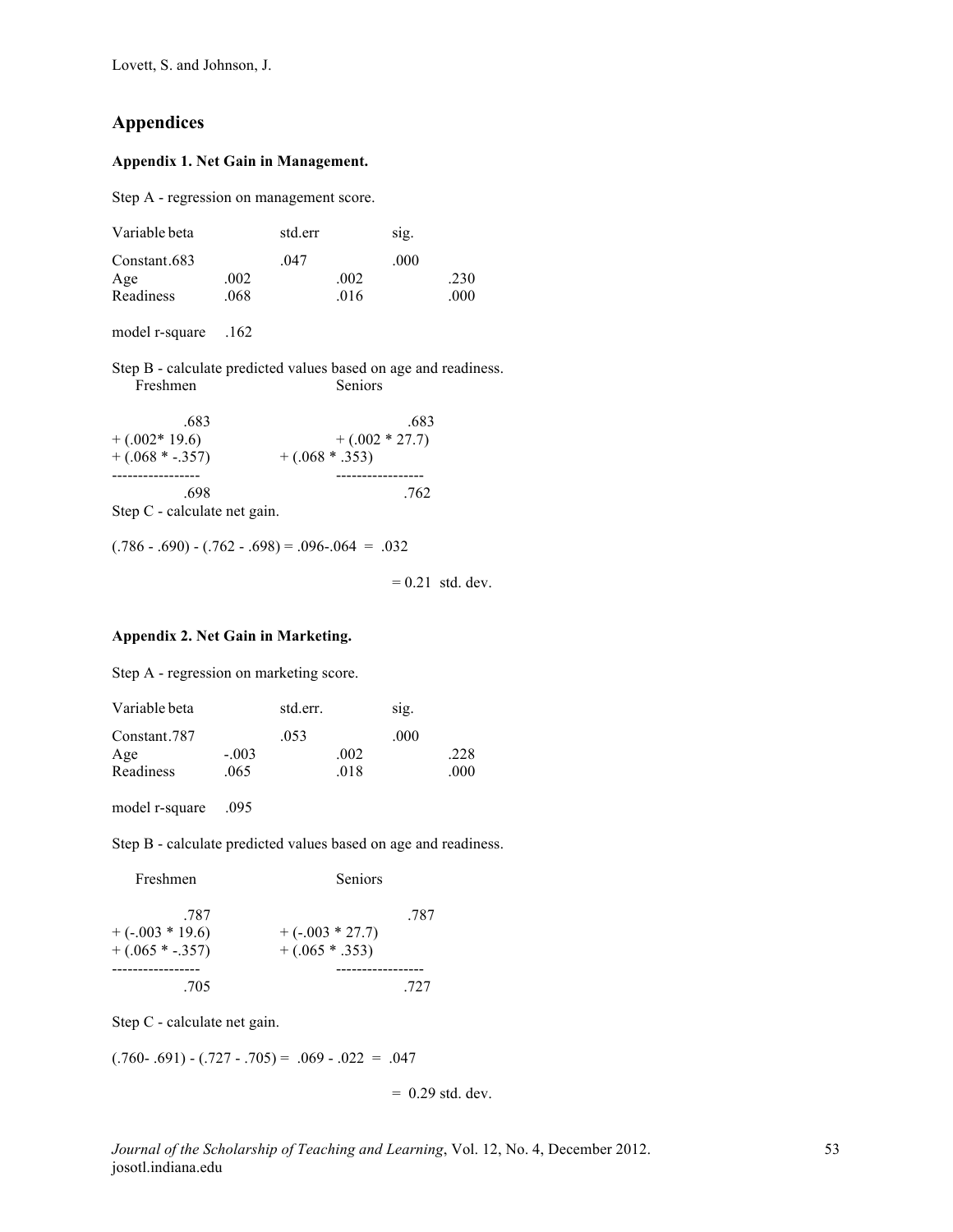#### **Appendix 3. Net Gain in Accounting/Finance.**

Step A - regression on accounting/finance score.

| Variable beta |      | std.err. |      | sig. |      |
|---------------|------|----------|------|------|------|
| .652 Constant |      | .055     |      | .000 |      |
| Age           | .004 |          | .002 |      | .079 |
| Readiness     | 074  |          | 019  |      | .000 |

model r-square .166

Step B - calculate predicted values based on age and readiness.

| Freshmen           | <b>Seniors</b>    |
|--------------------|-------------------|
| .652               | .652              |
| $+ (.004*19.6)$    | $+ (.004 * 27.7)$ |
| $+ (.074 * -.357)$ | $+ (.074 * .353)$ |
|                    |                   |
| .704               | 789               |

Step C - calculate net gain.

 $(.815 - .677) - (.789 - .704) = .138 - .085 = .053$ 

 $= 0.30$  std. dev.

#### **Appendix 4. Net gain in quantitative score.**

Step A - regression on quantitative score.

| Variable beta |      | std.err. |     | sig. |      |
|---------------|------|----------|-----|------|------|
| Constant.596  |      | 071      |     | .000 |      |
| Age           | .004 |          | 003 |      | .219 |
| Readiness     | .115 |          | 024 |      | .000 |

model r-square .195

Step B - calculate predicted values based on age and readiness.

| Freshmen           | Seniors           |      |
|--------------------|-------------------|------|
| .596               |                   | .596 |
| $+ (.004 * 19.6)$  | $+ (.004 * 27.7)$ |      |
| $+ (.115 * -.357)$ | $+ (.115 * .353)$ |      |
|                    |                   |      |
| .633               |                   | 747  |

Step C - calculate net gain.

 $(.784-.577) - (.747 - .633) = .207 - .114 = .093$ 

 $= 0.41$  std. dev.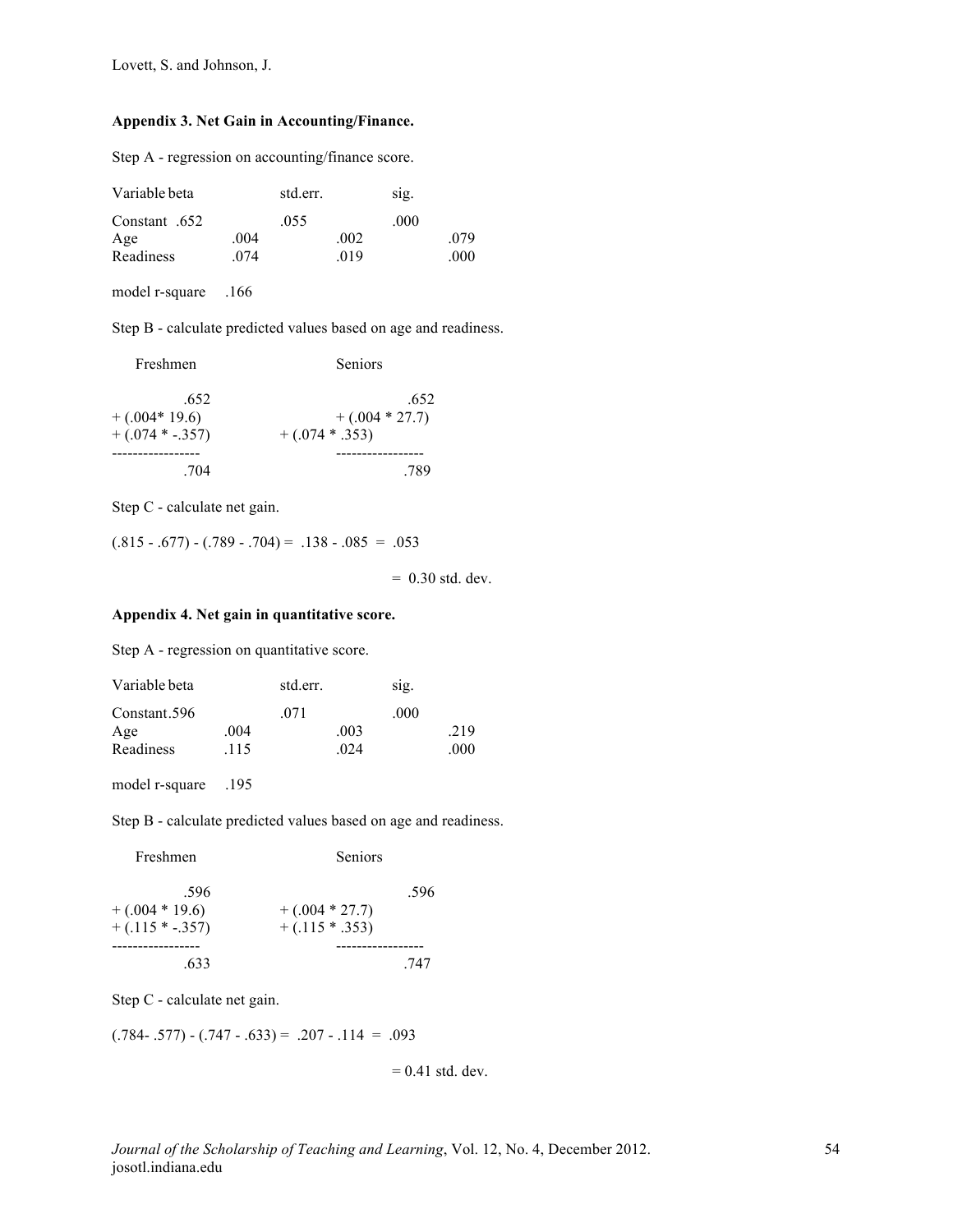### **References**

AACSB. (2012). www.aacsb.edu/accreditation/business/standards/aol/learning\_goals. Retrieved June 4, 2012.

ACT, Inc. (2010). *National collegiate retention and persistence to degree rates.* Iowa City, IA.

Adams, G.R., & Schvaneveldt, J.D. (1985). *Understanding Research Methods.* White Plains, NY: Longman.

Allen, J., Robbins, S., Casillas, A., & Oh, I. (2008). Third-year college retention and transfer: Effects of academic performance, motivation, and social connectedness. *Research in Higher Education, 49*, 647-664.

Alon, S., Domina, T., & Tienda, M. (2010). Stymied mobility or temporal lull? The puzzle of lagging Hispanics college degree attainment. *Social Forces, 88*(4), 1807-1832.

Archibald, R.B., & Feldman, D.H. (2008). Graduation rates and accountability: Regressions versus production frontiers. *Research in Higher Education, 49,* 80-100.

Burke, J.C. (2002). *Funding Public Colleges for Performance.* New York: Rockefeller Institute Press.

Caison, A.L. (2007). Analysis of institutionally specific retention research: A comparison between survey and institutional database methods. *Research in Higher Education, 48,* 435-451.

Clauss, J., & Geedey, K. (2010). Knowledge surveys: Students ability to self-assess. *Journal of the Scholarship of Teaching and Learning, 10*(2), 14-24.

Dellwo, D.R. (2010). Course assessment using multi-stage pre/post testing and the components of normalized change. *Journal of the Scholarship of Teaching and Learning, 10*(1), 55-67.

Gansemer-Topf, A., & Schuh, J. (2006). Institutional selectivity and institutional expenditures: Examining organizational factors that contribute to retention and graduation. *Research in Higher Education, 47*, 613-642.

Harackiewicz, J.M., Barron, K.E., Tauer, J.A., & Elliot, A.J. (2002). Predicting success in college: A longitudinal study of achievement goals and ability measures as predictors of interest and performance from freshman year through graduation. *Journal of Educational Psychology, 94*, 562-575.

Kraiger, K. (2002). Decision-based evaluation. In K. Kraiger (Ed.) *Creating, Implementing, and Managing Effective Training and Development: State-of-the-Art Lessons for Practice* (pp. 331-376). San Francisco: Jossey-Bass.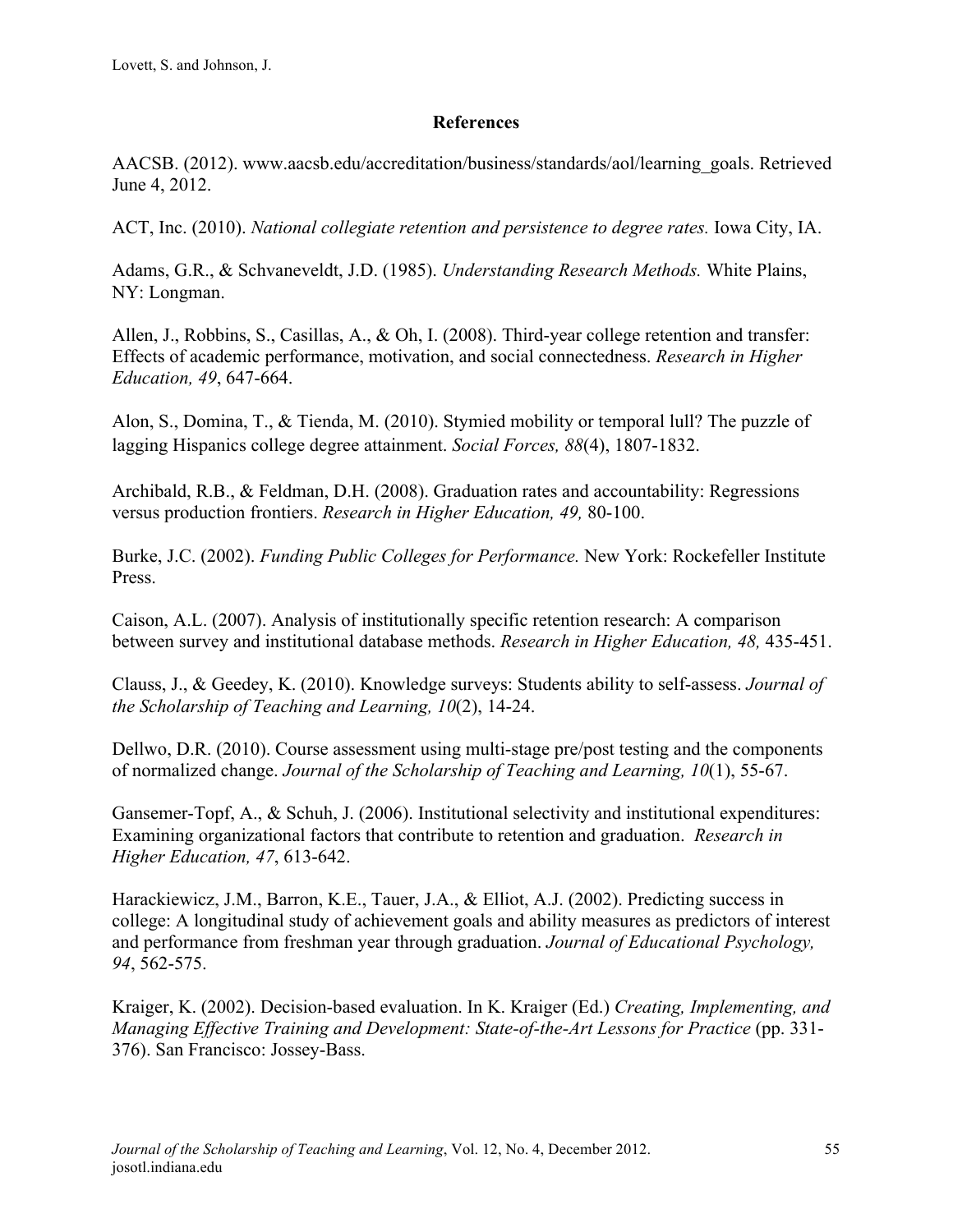Kraiger, K., Ford, J., & Salas, E. (1993). Application of cognitive, skill-based, and affective theories of learning to new methods of training evaluation. *Journal of Applied Psychology, 78,* 311-328.

Kruger, J., & Dunning, D. (1999). Unskilled and unaware of it: How difficulties in recognizing one's own incompetence lead to inflated self-assessments. *Journal of Personality and Social Psychology, 77*(6), 1121-1134.

Martell, K., & Calderon, T. (2005). Assessment in business schools: What it is, where we are, and where we need to go now. In K. Martell and T. Calderon (Eds.) *Assessment of Student Learning in Business Schools: Best Practices Each Step of the* Way (pp. 1-26). Tallahassee: Association for Institutional Research.

Mundhenk, R. (2005). Assessment in the context of accreditation. In K. Martell and T. Calderon (Eds.) *Assessment of Student Learning in Business Schools: Best Practices Each Step of the Way*  (pp. 27-42). Tallahassee: Association for Institutional Research.

Pace, D. (2011). Assessment in history: The case for "decoding" the discipline. *Journal of the Scholarship of Teaching and Learning, 11*(3), 107-119.

Pascarella, E.T., & Terenzini, P.T. (2005). *How College Affects Students: A Third Decade of Research.* San Francisco: Jossey-Bass.

Robbins, S., Lauver, K., Le, H., Davis, D., Langley, R., & Carlstrom, A. (2004). Do psychosocial and study skill factors predict college outcomes? A meta-analysis. *Psychological Bulletin, 130,* 261-288.

Rubin, R., & Martell, K. (2009). Assessment and accreditation in business schools. In S. Armstrong and C. Fukami (Eds.) *The SAGE Handbook of Management Learning, Education and*  Development (pp. 364-384). Los Angeles: Sage.

Seifert, T.A., Pascarella, E.T., Erkel, S.I., & Goodman, K.M. (2010). The importance of longitudinal pretest-posttest designs in estimating college impact. *New Directions for Institutional Research,* Assessment Supplement, Winter, 5-16.

Sitzmann, T., Ely, K., Brown, K., & Bauer, K. (2010). Self-assessment of knowledge: A cognitive learning or affective measure? *Academy of Management Learning and Education, 9*(2), 169-191.

Thompson, K. (2004). A conversation with Milton Blood: The new AACSB standards. *Academy of Management Learning and Education, 3*, 429-439.

Tinto, V. (1975). Dropout from higher education: A theoretical synthesis of recent research. *Review of Educational Research, 45,* 89-125.